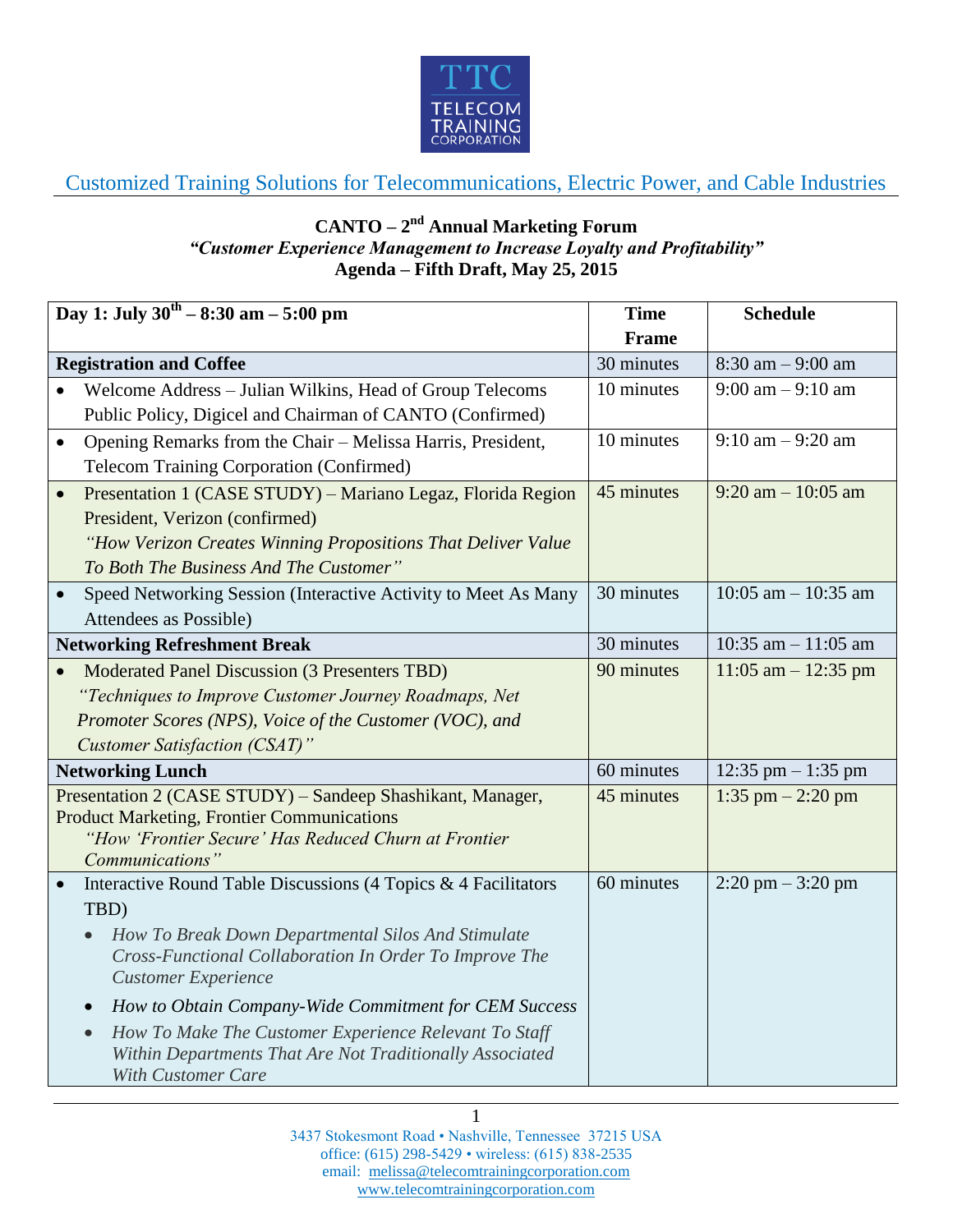

## Customized Training Solutions for Telecommunications, Electric Power, and Cable Industries

|                                     | • Determining How To Incentivize Your Employees And Drive<br>Accountability For Improving The Customer Experience                                                                        |            |                                     |
|-------------------------------------|------------------------------------------------------------------------------------------------------------------------------------------------------------------------------------------|------------|-------------------------------------|
| <b>Networking Refreshment Break</b> |                                                                                                                                                                                          | 30 minutes | $3:20 \text{ pm} - 3:50 \text{ pm}$ |
|                                     | Presentation 3 - Tequea Batson Diaz, President, Visible Dreams<br>Coaching and Former Call Center Director, Sprint (Confirmed)<br>"Empowered Employees Maximize the Customer Experience" | 45 minutes | $3:50 \text{ pm} - 4:35 \text{ pm}$ |
|                                     | Interactive Wrap-Up Activity                                                                                                                                                             | 15 minutes | $4:35$ pm $-4:50$ pm                |
|                                     | Closing Remarks from the Chair                                                                                                                                                           | 10 minutes | $4:50 \text{ pm} - 5:00 \text{ pm}$ |
| <b>Networking Reception</b>         |                                                                                                                                                                                          |            | 5:30 pm $-7:30$ pm                  |

| Day 2: July $31^{th} - 8:30$ am $- 5:30$ pm |                                                                  | <b>Time</b>  | <b>Schedule</b>                       |
|---------------------------------------------|------------------------------------------------------------------|--------------|---------------------------------------|
|                                             |                                                                  | <b>Frame</b> |                                       |
| <b>Registration and Coffee</b>              |                                                                  | 30 minutes   | $8:30$ am $-9:00$ am                  |
|                                             | Opening Remarks from the Chair                                   | 10 minutes   | $9:00$ am $-9:10$ am                  |
| $\bullet$                                   | Presentation 4 (CASE STUDY): Leon Williams, CEO, Bahamas         | 45 minutes   | $9:10$ am $-9:55$ am                  |
|                                             | Telecommunications Company and CANTO Director (To Be             |              |                                       |
|                                             | Confirmed)                                                       |              |                                       |
|                                             | "Strategies to Improve BTC's Net Promoter Score (NPS)"           |              |                                       |
|                                             | Interactive Customer Issue Resolving Session (Each attendee will | 60 minutes   | $9:55$ am $-10:55$ am                 |
|                                             | be assigned a challenging CEM customer issue to develop          |              |                                       |
|                                             | potential solutions with colleagues)                             |              |                                       |
| <b>Networking Refreshment Break</b>         |                                                                  | 30 minutes   | 10:55 am $-$ 11:25 am                 |
|                                             | Presentation 5: Bert Oliva, Human Behavior Expert,               | 45 minutes   | $11:25$ am $-12:10$ pm                |
|                                             | <b>BOWAworld (Confirmed)</b>                                     |              |                                       |
|                                             | "Branding Your Digital Care Strategy"                            |              |                                       |
|                                             | Presentation 6: Melissa Harris, CEO, Telecom Training            | 45 minutes   | $12:10 \text{ pm} - 12:55 \text{ pm}$ |
|                                             | Corporation (Confirmed)                                          |              |                                       |
|                                             | "CEM & Retention Strategies to Increase Loyalty and              |              |                                       |
|                                             | Profitability"                                                   |              |                                       |
| <b>Networking Lunch</b>                     |                                                                  | 60 minutes   | $12:55$ pm $-1:55$ pm                 |
|                                             | Interactive Roundtable Discussions (3 topics)                    | 60 minutes   | 1:55 pm $-$ 2:55 pm                   |
|                                             | How to Use CEM as a Competitive Differentiator?                  |              |                                       |
|                                             | How To Use Your Data To Better Understand Your                   |              |                                       |
|                                             | Customers And Use This Intelligence To Improve The               |              |                                       |
|                                             | <b>Customer Experience?</b>                                      |              |                                       |